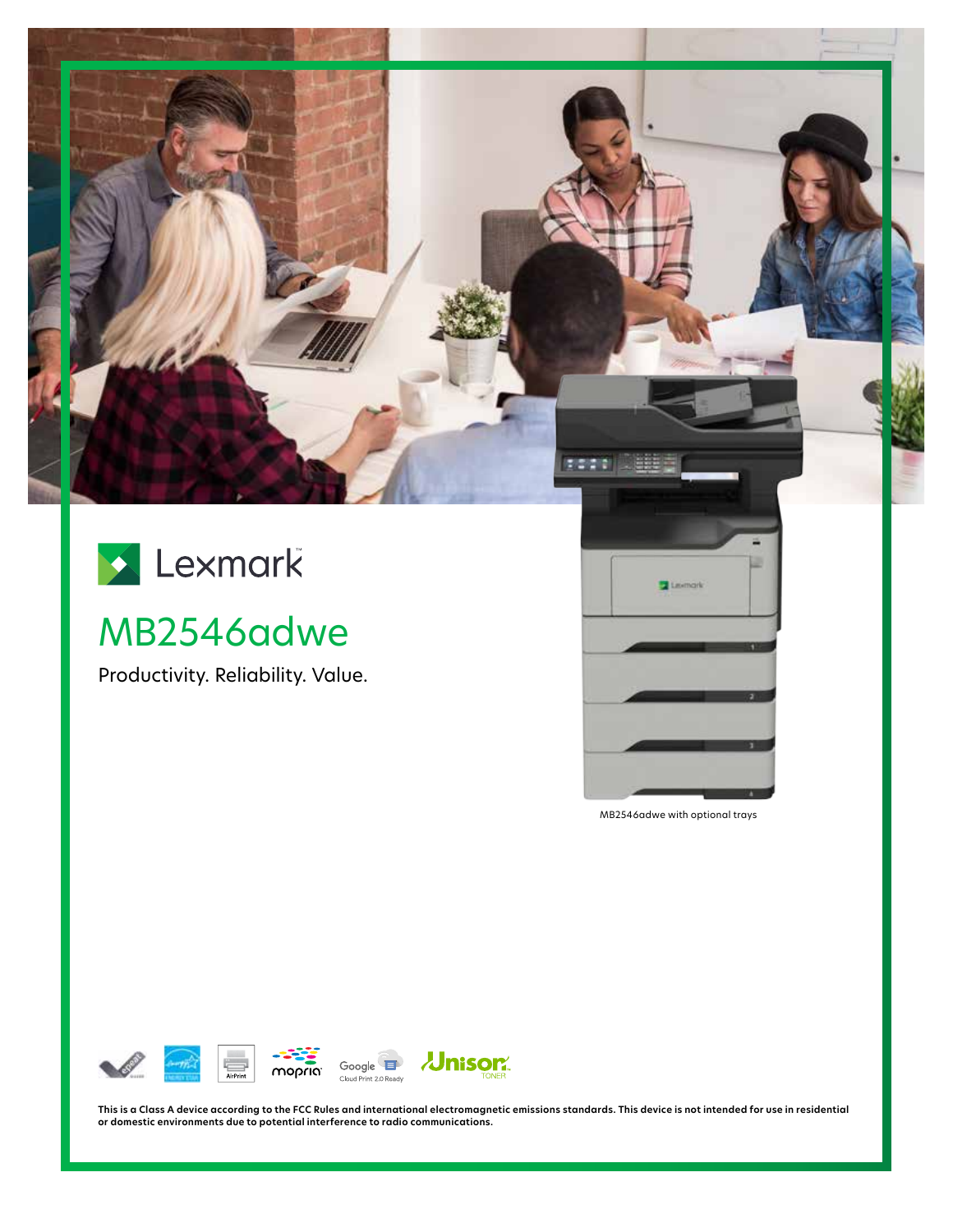## Lexmark MB2546adwe

**Mid-size workgroups can work fast and still run economically with the MB2546adwe, the up-to 46 page-per-minute\* multifunction product with standard Wi-Fi and long-life components that rarely need replacement. A multi-core processor, 1 GB of memory, durable design and long list of standard features make it an exceptional value.**



#### **Get more done**

- Print, copy, scan and fax with the power of a 1 GHz quadcore processor, 1 GB of memory and standard Wi-Fi.
- } Get up to 46-page-per-minute printing and scan up to 45 images per minute.
- } Intuitive 4.3-inch color touch screen offers smooth, tabletlike interaction.
- } Built-in productivity apps save time and improve efficiency.

#### **Ready when you are**

- } Long-life fuser and imaging components extend uptime.
- } Unison™ Toner replacement cartridges deliver up to 10,000 pages\*\* of high-quality printing.
- } Maximum input capacity of 2000 pages means fewer interruptions.
- } Durable metal frame is designed for longevity.

#### **Robust, built-in security**

- } Lexmark's full-spectrum security architecture helps keep your information safe—on the document, the device, over the network, and everywhere in between.
- } A range of embedded features harden device against attacks.
- } Standard Confidential Print feature helps ensure output security via simple PIN.
- } Keypoint Intelligence Buyers Lab honored Lexmark with a prestigious BLI PaceSetter award for Document Imaging Security\*\*\*.



### **Built for planet earth**

- } Energy management features reduce power consumption in active use or sleep mode.
- } Standard two-sided printing saves paper.
- } Use of post-consumer recycled content in manufacturing saves natural resources.
- ▶ Device is rated EPEAT<sup>®</sup> Silver and ENERGY STAR<sup>®</sup> certified.
- } Recycle cartridges through the award-winning Lexmark Cartridge Collection Program (LCCP).

\*Print and copy speeds measured in accordance with ISO/IEC 24734 and ISO/IEC 24735 respectively (ESAT). For more information see: www.lexmark.com/ISOspeeds. \*\*Average standard page yield value declared in accordance with ISO/IEC 19752. \*\*\*Award based on North America and/or Western Europe data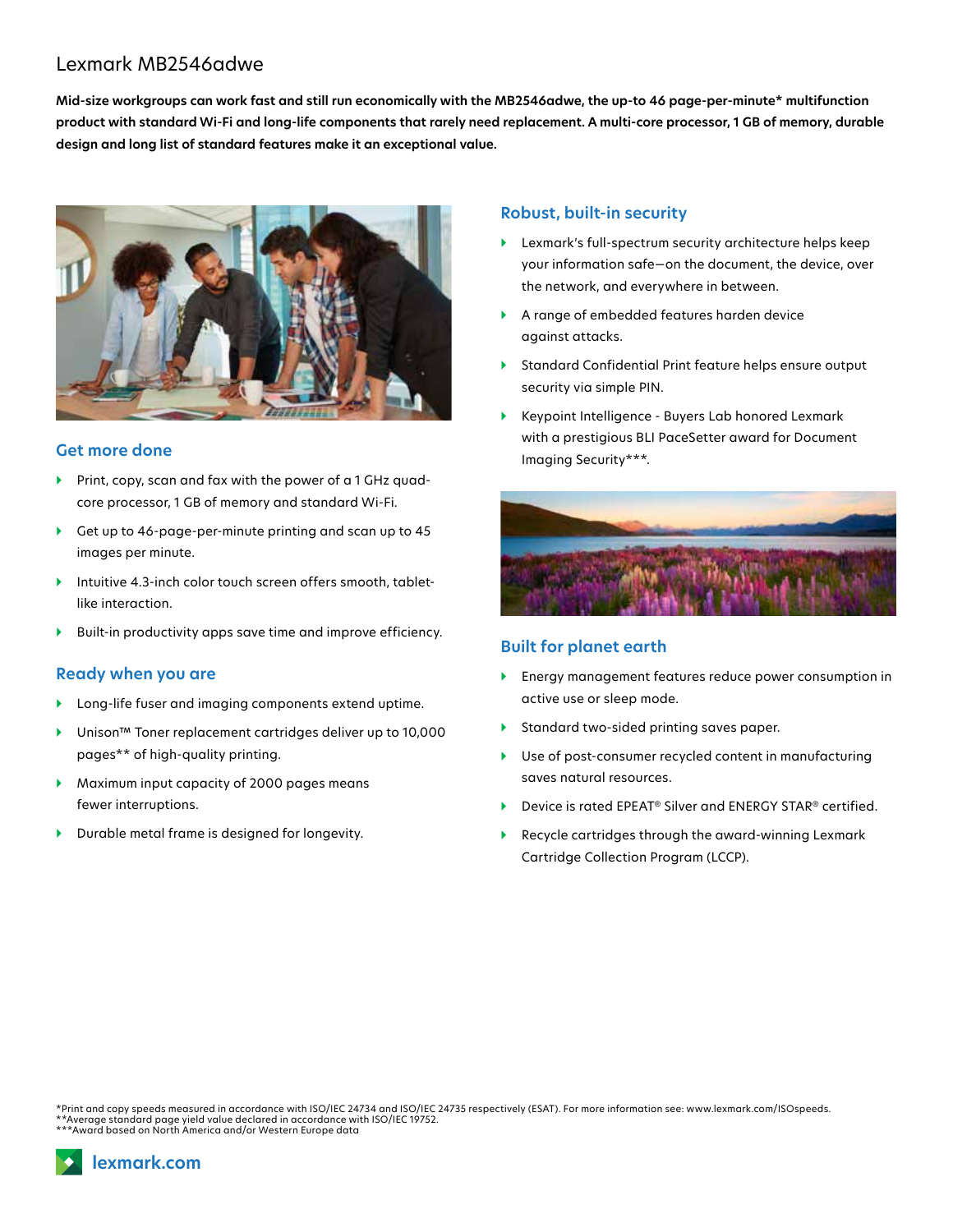## Lexmark MB2546adwe





2 550-sheet tray 5 x 15.7 x 14.7 inches 126 x 389 x 374 mm



© 2018 Lexmark. All rights reserved.

Lexmark, the Lexmark logo and Unison are trademarks of Lexmark International, Inc., registered in the United States and/or other countries. AirPrint and the AirPrint Logo are trademarks of Apple, Inc. ENERGY STAR® is a U.S. registered mark. EPEAT® is a trademark of EPEAT, Inc. in the United States and other countries. Google Cloud Print is a trademark of Google, Inc. MOPRIA®, the Mopria® Logo™ and the Mopria® Alliance logos are trademarks, service marks, and certification marks of Mopria Alliance, Inc. in the United States and other countries. All other trademarks are the property of their respective owners.

This product includes software developed by the OpenSSL Project for use in the Open SSL Toolkit (http:// ww.openssl.org/).